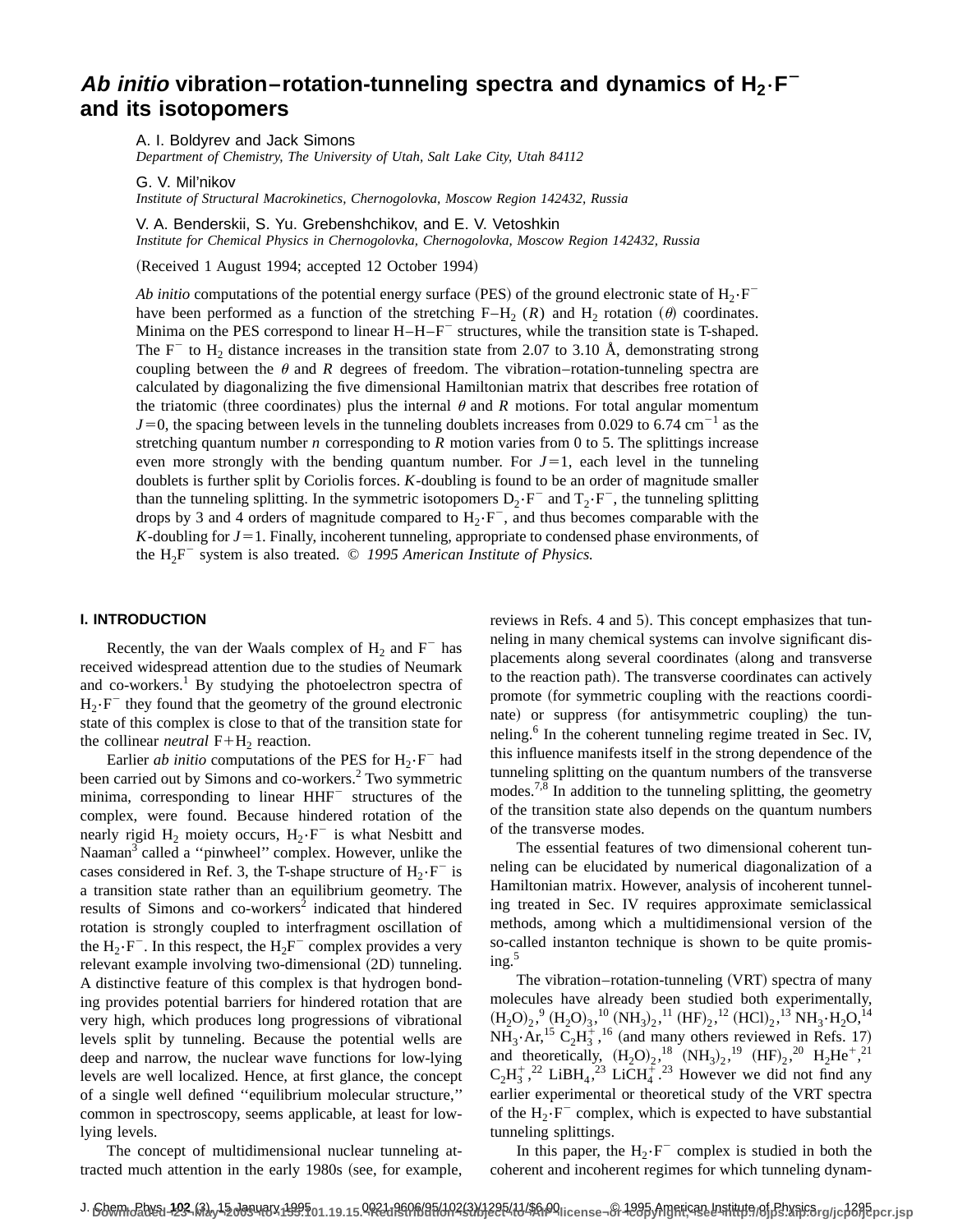| Method                    | Linear<br>$E_{\text{total}}$ (a.u.) | $H-H-F^-$<br>$R(\AA)$ | $r(\AA)$ | $\theta$ <sup>(°)</sup> | $\omega_1(\sigma)$<br>$\rm (cm^{-1})$ | $\omega_2(\sigma)$<br>$\rm (cm^{-1})$ | $\omega_3(\pi)$<br>$\rm \left( cm^{-1} \right)$ | $V^{\#}$<br>$\rm (cm^{-1})$ |
|---------------------------|-------------------------------------|-----------------------|----------|-------------------------|---------------------------------------|---------------------------------------|-------------------------------------------------|-----------------------------|
| $MP2$ (full) <sup>a</sup> | $-100.922239$                       | 2.071                 | 0.787    | 180.                    | 3607                                  | 383                                   | 1004                                            |                             |
| QCISD(T) <sup>a</sup>     | $-100.912629$                       | 2.074                 | 0.792    | 180.                    | 3536                                  | 384                                   | 976                                             |                             |
| CCSD(T) <sup>b</sup>      | $-100.905480$                       | 2.075                 | 0.770    | 180.                    |                                       |                                       |                                                 |                             |
|                           | Angular                             | $H_2 \cdot F^-$       |          |                         | $\omega_1(a_1)$                       | $\omega_2(a_1)$                       | $\omega_3^{\#}(b_2)$                            | $V^{\#}$                    |
| Method                    | $E_{\text{total}}$ (a.u.)           | R(A)                  | r(A)     | $\theta$ <sup>(°)</sup> | $\rm (cm^{-1})$                       | $\rm (cm^{-1})$                       | $\rm \left( cm^{-1} \right)$                    | $\rm (cm^{-1})$             |
| $MP2$ (full) <sup>a</sup> | $-100.911147$                       | 3.099                 | 0.736    | 90.                     | 4531                                  | 87                                    | 513i                                            | 2434                        |
| QCISD(T) <sup>a</sup>     | $-100.901087$                       | 2.988                 | 0.742    | 90.                     | 4407                                  | 103                                   | 528i                                            | 2533                        |

TABLE I. Molecular parameters of the  $H_2 \cdot F$ - system.

<sup>a</sup>Using 6-311++G(2 $df$ ,2 $pd$ ) basis set.

b Data from Ref. 2.

ics is the key feature. Microwave and far-infrared spectra, which commonly provide information on tunneling, are not yet available for this complex, but we hope the results of our calculations may guide experimentalists to these ends. The paper is organized as follows: In Sec. II the *ab initio* quantum chemical calculations of the PES are described. The topology of the PES is discussed in Sec. III. Section IV is devoted to detailing our procedure for calculating the vibration–rotation-tunneling spectra of  $H_2 \cdot F^-$  and its  $HD\cdot F^-$ ,  $D_2\cdot F^-$ ,  $HT\cdot F^-$ ,  $DT\cdot F^-$ , and  $T_2F^-$  isotopomers in the coherent regime. In Sec. V, temperature dependent incoherent tunneling is considered, and in Sec. VI we provide an overview of our conclusion.

## **II. THE AB INITIO POTENTIAL ENERGY SURFACE**

We first optimized the geometries of the stable linear H–H–F<sup>-</sup> and T-shaped transition state  $H_2 \cdot F^-$  structures employing analytical gradients<sup>24</sup> within the GAUSSIAN 92 program<sup>25</sup> with polarized split-valence basis sets  $[6-311+$  $+G(2df, 2pd)$  at the MP2(full) level. Then, we repeated the geometry optimization at a more sophisticated level of theory; the quadratic configuration interaction with single and double excitations and approximate incorporation of triple excitations<sup>26</sup>  $[QCISD(T)]$  method, using the same 6-311++G( $2df, 2pd$ ) basis sets.

At both levels of theory, the linear structure is found to be a global minimum and the T-structure is found to be a saddle point for the internal rotation of  $H<sub>2</sub>$ . Our optimal geometric parameters and harmonic frequencies for these two structures are presented in Table I together with previous data for the linear structure obtained by Simons and co-workers.<sup>2</sup>

The MP2(full)/6-311++G( $2df$ , $2pd$ ) equilibrium geometries are very close to those obtained at the  $QCISD(T)/T$  $6-311++G(2df,2pd)$  level and to the CCSD(T) data of Ref. 2. Therefore, the potential energy surface for our subsequent rotation–vibration-tunneling calculations was calculated at the MP2(full)/6-311++G( $2df$ , $2pd$ ) level. The PES for internal rotation of  $H_2 \cdot F^-$  was calculated in the internal coordinates presented in Fig. 1, where  $r$  is the H–H bond length,  $R$  is a distance from the  $F^-$  to the center of the H–H bond, and  $\theta$  is the angle between *R* and *r*. Because the H–H bond length (*r*) changes only slightly from the globalminimum structure to the saddle point, and to reduce the number of internal coordinates from three to two, we optimized *r* for every *R* and  $\theta$  and the resultant energies were used to build the PES. Energies at the MP2(full)/6-311+  $+G(2df, 2pd)$  level were calculated for every  $R=(2.0, 1.9,$ 1.8, 1.7, 1.6, 1.5, 2.0705, 2.0770, 2.0965, 2.1261, 2.1630, 2.2520, 2.3619, 2.5132, 2.8803, 2.9634, 3.0336, 3.0817, and 3.0995 Å) and  $\theta=(0^\circ, 5^\circ, 10^\circ, 15^\circ, 20^\circ, 30^\circ, 40^\circ, 50^\circ, 60^\circ,$ 70 $^{\circ}$ , 75 $^{\circ}$ , 80 $^{\circ}$ , 85 $^{\circ}$ , and 90 $^{\circ}$ ) except at points where the energy was much higher than the internal rotation barrier's energy. The resultant number of points on the two-dimensional PES was 345 (the data are available on request from the authors).

## **III. TOPOLOGY OF THE POTENTIAL ENERGY SURFACE**

Our calculations show that the H–H distance *r* remains nearly constant (near  $r_e$ =0.787 Å) throughout the range of  $\theta$ and *R* variation. This fact and the high frequency of the H–H vibration in the  $H_2 \cdot F^-$  complex (see Table I) is used to separate this vibration from the low frequencies describing the relative motions of H<sub>2</sub> with respect to  $F^-$ . Because the H<sub>2</sub> rotor is assumed to be ''stiff,'' the potential energy surface (PES) can be considered as two dimensional  $V = V(R, \theta)$ , with  $R_e$ =2.071 Å corresponding to the equilibrium linear geometry of the complex. Such a PES describes the  $\theta$  motion of a semirigid internal  $H_2$  rotor coupled to the low-frequency  $H_2 \cdot F^-$  vibration (*R*). It has minima at  $\theta = 0$ , and  $\pi$ , and a saddle point at  $\theta = \pi/2$  (see Fig. 2). Computing the rovibrational spectra for this PES requires an analytical expression for *V* to use in the numerical diagonalization. Such an expression needs to reproduce the following features of the PES:



FIG. 1. Internal coordinates *r*, *R*, and  $\theta$  used for the H<sub>2</sub>·F<sup>-</sup>.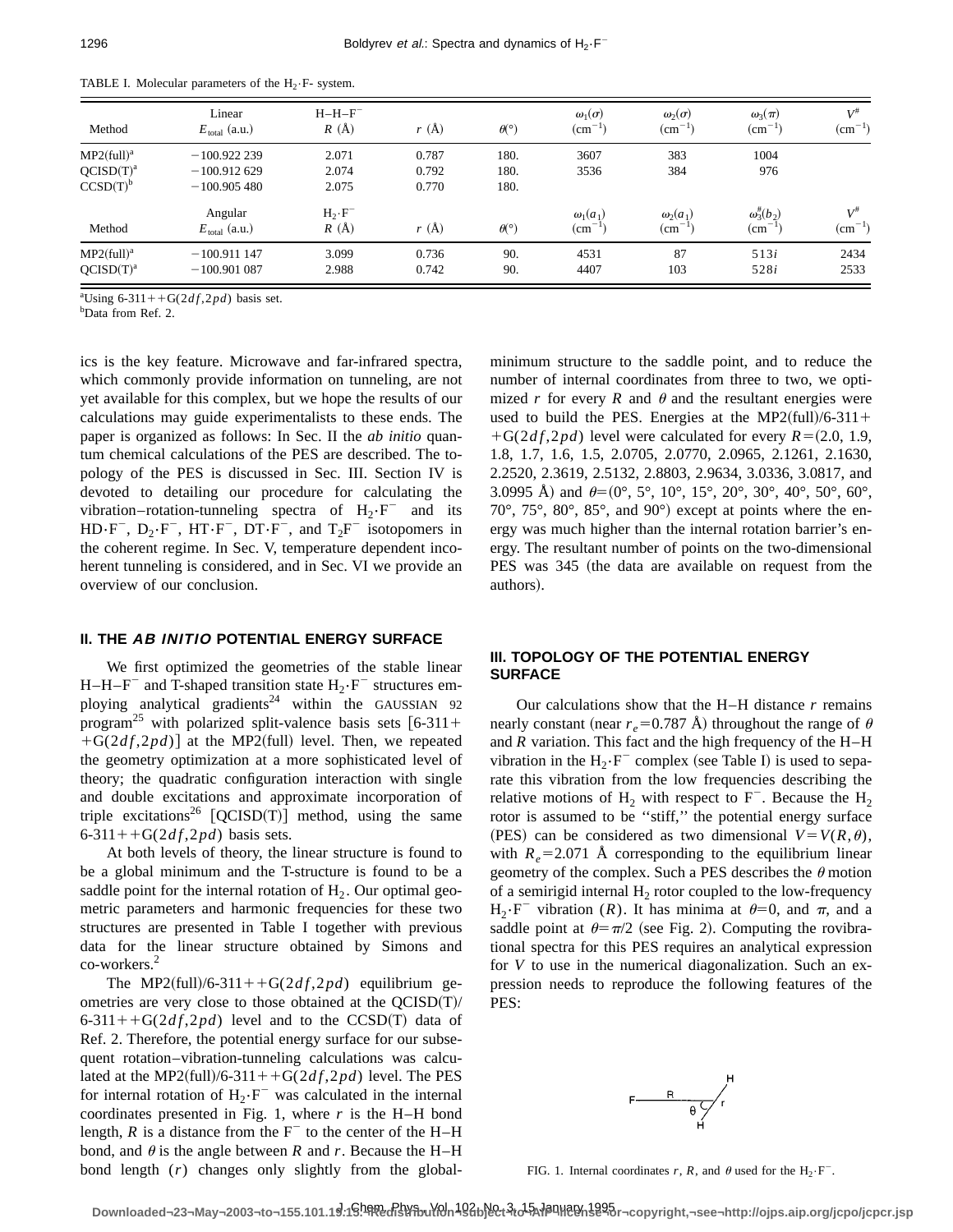

FIG. 2. Contour plot of the potential  $(1)$  (in kcal/mol) with the parameters from Table II for the  $H_2 \cdot F^-$  complex. Minimum energy path and calculated instanton trajectories Eqs.  $(11)$  for temperatures  $T=111$  K  $(a)$ , 100 K  $(b)$ , and  $77 K (c)$  are shown.

- (1) it has minima at  $R = R_e$ ,  $\theta_e = 0$ ,  $\pi$ ;
- $(2)$  it has a saddle point at  $R=3.099$  Å [i.e.,  $\rho=(R-R_e)=1.028$  Å] and  $\theta=\pi/2$ ;
- (3) it should reproduce the barrier height  $V^{\neq}$  at the saddle point;
- ~4! it should reproduce the *ab initio* vibrational frequencies at the equilibrium and saddle points.

A potential function that satisfies these conditions was constructed as a polynomial in the radial displacement coordinate  $\rho=(R-R_e)$  (to facilitate the calculation of matrix elements using the harmonic oscillator basis set),

$$
V(\rho) = V_0(\rho) + 1/2 V_2(\rho) (1 - \cos 2\theta),
$$
 (1a)

where

$$
V_0(\rho) = b_1 \rho^2 + b_2 \rho^3 + b_3 \rho^4,\tag{1b}
$$

$$
V_2(\rho) = V_2 + d_1 \rho + d_2 \rho^2 + d_3 \rho^3 + d_4 \rho^4, \tag{1c}
$$

and the constants  $b_n$ ,  $d_n$ , and  $V_n$  are given in Table II. The *ab initio* PES, is reproduced to within  $~6\%$  by this analytical function.

For the mixed isotopomers  $HD\cdot F^-$ ,  $HT\cdot F^-$ , and  $DT\cdot F^$ the coordinate  $R$  as defined in Fig. 1 is no longer appropriate since the geometric center of the internal rigid rotor does not coincide with its center of mass. To preserve the form of the kinetic energy operator in the full Hamiltonian, two new coordinates must be used, one of which is the distance  $R_1$  between the F nucleus and the center of mass of the internal

TABLE II. The Parameters of the analytical fit of the *ab initio* PES.

| Parameter                                                                | Value                 | Parameter                 | Value                               |  |
|--------------------------------------------------------------------------|-----------------------|---------------------------|-------------------------------------|--|
| $\omega_2(\sigma)$ (cm <sup>-1</sup> ), H-H-F <sup>-</sup>               | 357                   | $b_1$ (cm <sup>-3</sup> ) | 3.428 322 $\times$ 10 <sup>19</sup> |  |
| $\omega_3(\pi)$ (cm <sup>-1</sup> ), H-H-F <sup>-</sup>                  | 899                   | $b_2$ (cm <sup>-4</sup> ) | $-2.497009\times10^{27}$            |  |
| $\omega_2(a_1)$ (cm <sup>-1</sup> ), H <sub>2</sub> F <sup>-1</sup>      | 81                    | $b_3$ (cm <sup>-5</sup> ) | 5.115 $066 \times 10^{35}$          |  |
| $\omega_3^{\#}(b_2)$ (cm <sup>-1</sup> ), H <sub>2</sub> F <sup>-1</sup> | 458i                  | $d_1$ (cm <sup>-2</sup> ) | $-4.701781\times10^{11}$            |  |
| $V^{\#}$ (cm <sup>-1</sup> )                                             | 2454                  | $d_2$ (cm <sup>-3</sup> ) | $3.172\,015\times10^{19}$           |  |
| $V_{\rm max}$ (cm <sup>-1</sup> )                                        | 3746                  | $d_3$ (cm <sup>-4</sup> ) | $-1.741534\times10^{27}$            |  |
| $V_2$ (cm <sup>-1</sup> )                                                | $3.74636\times10^{3}$ | $d_4$ (cm <sup>-5</sup> ) | 5.366 393 $\times$ 10 <sup>35</sup> |  |

rotor and the other is the angle  $\theta_1$  between  $R_1$  and the rotor's internuclear axis. The old coordinates  $R$ ,  $\theta$  and new coordinates  $R_1$  and  $\theta_1$  are related as follows:

$$
R = (R_1^2 + \delta^2 - 2R_1\delta \cos \theta_1)^{1/2} \approx R_1[1 - (\delta/R_1)\cos \theta],
$$
  
\n(2a)  
\n
$$
\sin^2 \theta = R_1^2 \sin^2 \theta_1 (R_1^2 + \delta^2 - 2R_1\delta \cos \theta_1)^{-1}
$$
  
\n
$$
\approx \sin^2 \theta_1 [1 + 2(\delta/R_1)\cos \theta_1],
$$
\n(2b)

where  $\delta$  is the distance between the center of mass and the geometric center of the internal rotor,

$$
\delta = r_e |m_1 - m_2| [2(m_1 + m_2)]^{-1}.
$$

The approximate equalities given above result from expansion in powers of  $\delta/R$ . This transformation makes the potential asymmetric with respect to  $\theta = \pi/2$ . Its analytical form can be easily derived from Eqs.  $(1)$ , with the use of Eqs.  $(2)$ . Note that since the distances between the center of mass and the geometric center of internal rotor is much smaller than *R*, the polynomial form of the potential in *R* and  $\cos 2\theta$  is well preserved.

## **IV. SPECTRA**

# **A.** H<sub>2</sub>·**F**<sup>-</sup>; D<sub>2</sub>**F**<sup>-</sup>, T<sub>2</sub>**F**<sup>-</sup>

The methodology for accurate calculation of rovibrational levels of floppy molecules is well developed (see Refs.  $17-23$ ). The Hamiltonian for the three nuclei of a triatomic system is

$$
H = \frac{\hbar^2}{2} \sum \frac{\nabla_i^2}{m_i} + V,\tag{3}
$$

where  $\nabla_i^2$  is the Laplacian for the *i*th nucleus. A general approach for calculating the rovibration spectrum of the Hamiltonian (3) has already been developed in connection with  $H_2$ -rare gas van der Waals complexes and atomdiatom scattering (see, for example Ref. 27). The strategy, due to Eckart,<sup>28</sup> Curtiss *et al.*,<sup>29</sup> and Sutcliffe<sup>30</sup> is to first separate the translational motion from the kinetic energy operator, thus reducing to six the number of active variables. Then one makes an orthogonal transformation from spacefixed to body-fixed coordinates with the matrix of this transformation depending parametrically on three Euler angles  $\alpha$ ,  $\beta$ ,  $\gamma$  that describe the overall rotation of the three-atom complex.<sup>31</sup> Because the potential *V* is independent of  $\alpha$ ,  $\beta$ , and  $\gamma$ , the Hamiltonian (3), with the center-of-mass motion removed, assumes the following form (the length of the stiff internal rotor is denoted  $\rho$ :

$$
H = -\frac{\hbar^2}{2\mu_1 \rho^2} \frac{\partial}{\partial \rho} \left( \rho^2 \frac{\partial}{\partial \rho} \right) - \frac{\hbar^2}{2} \left( \frac{1}{\mu_1 \rho^2} + \frac{1}{\mu_2 r_e^2} \right) \frac{1}{\sin \theta} \frac{\partial}{\partial \theta} \left( \sin \theta \frac{\partial}{\partial \theta} \right) + V(\cos \theta, \rho) + H_{\text{VR}} \n\equiv H_0 + H_{\text{VR}}, \tag{4}
$$

where  $H_{VR}$  includes the rotational tumbling energy plus the vibration–rotation interaction, both of which depend on three Euler angles  $\alpha$ ,  $\beta$ ,  $\gamma$ , and the polar angle  $\theta$  of the internal

Downloaded¬23¬May¬2003¬to¬155.101.19.19<del>.<sup>hqne</sup>d/</del>stหลิงปู่ใช่ใก่ปฏิสิบใช้ใจ<sup>15</sup>พืช PN<del>ile Bhile May</del> Topyright,¬see¬http://ojps.aip.org/jcpo/jcpcr.jsp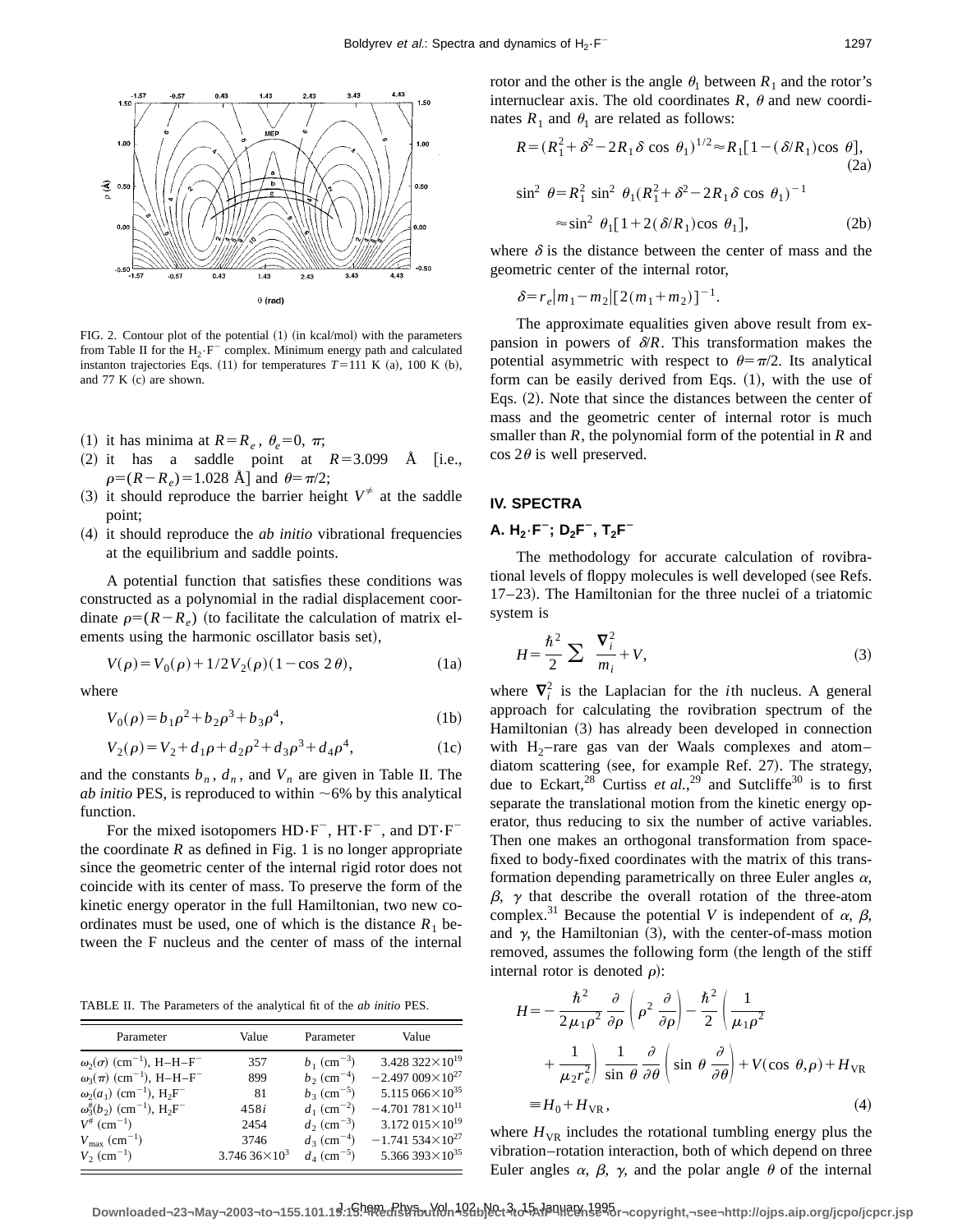TABLE III. Energies  $(E, cm^{-1})$  and tunneling splittings  $(\Delta, cm^{-1})$  of the vibration–rotation-tunneling states in  $H_2 \cdot F^-$ ,  $D_2 \cdot F^-$ , and  $T_2 \cdot F^-$  for the case  $J=0$ .

|                 | $H_2 \cdot F^-$ |       | $D_{2} \cdot F^{-}$ |           | $T_2 \cdot F^-$ |           |
|-----------------|-----------------|-------|---------------------|-----------|-----------------|-----------|
| $(+/-, n, \nu)$ | E               | Δ     | E                   | Δ         | E               | Δ         |
| $(+00)$         | 983.273         |       | 720.657             |           | 599.861         |           |
| $(-00)$         | 983.302         | 0.029 | 720.657             | 0.000 047 | 599.861         | 0.000 001 |
| $(+10)$         | 1297.162        |       | 963.300             |           | 809.892         |           |
| $(-10)$         | 1297.287        | 0.125 | 963.300             | 0.000 29  | 809.892         | 0.000 003 |
| $(+20)$         | 1588.081        |       | 1195.314            |           | 1012.675        |           |
| $(-20)$         | 1588.495        | 0.414 | 1195.315            | 0.0012    | 1012.675        | 0.000 01  |
| $(+30)$         | 1850.048        |       | 1415.283            |           | 1207.484        |           |
| $(-30)$         | 1851.323        | 1.28  | 1415.287            | 0.0044    | 1207.484        | 0.00006   |
| $(+40)$         | 2072.641        |       | 1621.232            |           | 1393.385        |           |
| $(-40)$         | 2076.317        | 3.68  | 1621.247            | 0.015     | 1393.386        | 0.000 21  |
| $(+02)$         | 2275.635        |       | 1763.280            |           | 1487.892        |           |
| $(-02)$         | 2312.187        | 36.6  | 1763.475            | 0.20      | 1487.894        | 0.0025    |
| $(+50)$         | 2245.891        |       | 1810.218            |           | 1569.129        |           |
| $(-50)$         | 2252.628        | 6.74  | 1810.267            | 0.049     | 1569.130        | 0.000 75  |
| $(+12)$         |                 |       | 1968.942            |           | 1675.304        |           |
| $(-12)$         |                 |       | 1969.937            | 1.00      | 1675.321        | 0.017     |
| $(+60)$         | 2392.907        |       | 1977.516            |           | 1732.949        |           |
| $(-60)$         | 2397.957        | 5.05  | 1977.673            | 0.16      | 1732.952        | 0.0027    |

rotor in the body-fixed frame (with the  $z$  axis chosen along  $\rho$ ); the pertinent reduced masses are  $\mu_1^{-1} = m_F^{-1} + (2m_H)^{-1}$ and  $\mu_2 = m_H/2$ . An explicit expression for  $H_{VR}$  is given by Tennyson and Sutcliffe.<sup>32</sup>

It is clear from Eq.  $(4)$  that although the potential *V* is two-dimensional, we have to diagonalize a five-dimensional Hamiltonian similar to that previously treated by Nesbitt and Naaman<sup>3</sup> for "hinge" and "pinwheel" floppy triatomics. The Coriolis coupling between the external  $(\alpha, \beta, \gamma)$  and hindered-internal rotation  $(\theta)$  in  $H_{VR}$  is what makes the problem five-dimensional.

The wave function of a state with *total* angular momentum *J* and projection onto the space-fixed *Z* axis *M* can be written as in Ref. 30,

$$
\Psi_{JM} = \sum_{K,l} \Psi_{JIK}(R) \cdot P_{IK}(\cos \theta) \cdot D_{MK}^J(\alpha, \beta, \gamma), \tag{5}
$$

where the  $D_{MK}^{J}(\alpha, \beta, \gamma)$  are the well known rotation matrix elements,<sup>33</sup> and the  $P_{1K}(\cos \theta)$  are the normalized associated Legendre polynomials. The  $\Psi_{I/K}(R)$  are the vibrational (or scattering) wave functions for the channel labeled by quantum numbers *J*,*l*,*k*.

For  $J=0$ , the wave function  $(5)$  is independent of the Euler angles and the  $H_{VR}$  term in Eq. (4) can be omitted. In this case, numerical diagonalization of the Hamiltonian  $(4)$ was performed using an orthogonal basis of 40 harmonic oscillator wave functions  $v(\rho)$  spanning the *R*-coordinate and 40 Legendre polynomials  $P_{IK}(\cos \theta)$  for the  $\theta$  variable. An absolute precision of  $10^{-6}$  cm<sup>-1</sup> is achieved for the lowest energy level, but the precision drops to  $10^{-4}$  cm<sup>-1</sup> for the highest bound level supported by the potential of Eq.  $(1)$ .

For  $J\neq 0$ , the matrix elements of the Hamiltonian (4)  $\langle J, M, l', K'|H_0 + H_{VR}|J, M, K, l \rangle$  among the basis states  $P_{IK}D_{MK}^{J}$  used in constructing the wave function (5) have been calculated by Tennyson and Sutcliffe,<sup>32</sup> and found to be

$$
\langle l'K'|H_0|Kl\rangle = \delta_{K'K}\delta_{l'l}\left(-\frac{\hbar^2}{(2\mu_1\rho^2)}\frac{\partial}{\partial\rho}\left(\rho^2\frac{\partial}{\partial\rho}\right)\right)
$$

$$
-\hbar^2l(l+1)\left[\frac{1}{(2\mu_1\rho^2)}+\frac{1}{(2\mu_2r_e^2)}\right]\right\}
$$

$$
+\delta_{KK'}\langle l'K'|K|V(\rho,\theta)|lK\rangle, \qquad (6a)
$$

$$
\langle l'K'|H_{VR}|lK\rangle = \frac{\hbar^2}{(2\mu_1\rho^2)}\left\{-\delta_{K'K+1}\delta_{l'l}C_{JK}^+C_{lK}^+\right\}
$$

$$
- \delta_{K'K-1} \delta_{l'l} C_{JK}^{-} C_{IK}^{-} + \delta_{K'K} \delta_{l'l}
$$
  
×[ $J(J+1)-2K^2$ ]}<sup>1/2</sup>, (6b)

where  $C_{JK}^{\pm} = [J(J+1) - K(K \pm 1)]^{1/2}$ .

For  $J=1$ , the wave function (5), which has fixed values of *J* and *M*, is a sum of three terms having  $K=0, \pm 1$ . The diagonalization required to find the eigenvalues of *H* has been performed in two steps. First, blocks of the *H* matrix with  $K = K' = 0$ ,  $\pm 1$  were *separately* diagonalized using basis sets of 40 harmonic oscillator wave functions  $v(\rho)$  and 41 associated Legendre polynomials  $P_{IK}(\cos \theta)$  for each *K*. Subsequently, the resultant approximate wave functions  $\Psi$ , each having fixed *K*, were used as a basis for diagonalization of the total matrix that includes the nondiagonal interaction  $\langle K|K'\rangle$  detailed in Eq. (6b). We found that a precision of  $10^{-6}$  cm<sup>-1</sup> is achieved when 20 such basis functions  $\Psi$  for  $K=0$ ,  $\pm 1$  are used.

The results of our calculation for  $J=0$  are given in Table III (with energies measured from the minimum of the PES). The tunneling doublets for successive *n* values are approximately spaced by the vibrational quantum along the  $\rho$  coordinate. Since the equilibrium configuration of  $H_2 \cdot F^-$  is linear, *n* can be associated with the longitudinal quantum number for small oscillations along the axis of the complex. The tunneling splitting is seen to grow with *n* from 0.029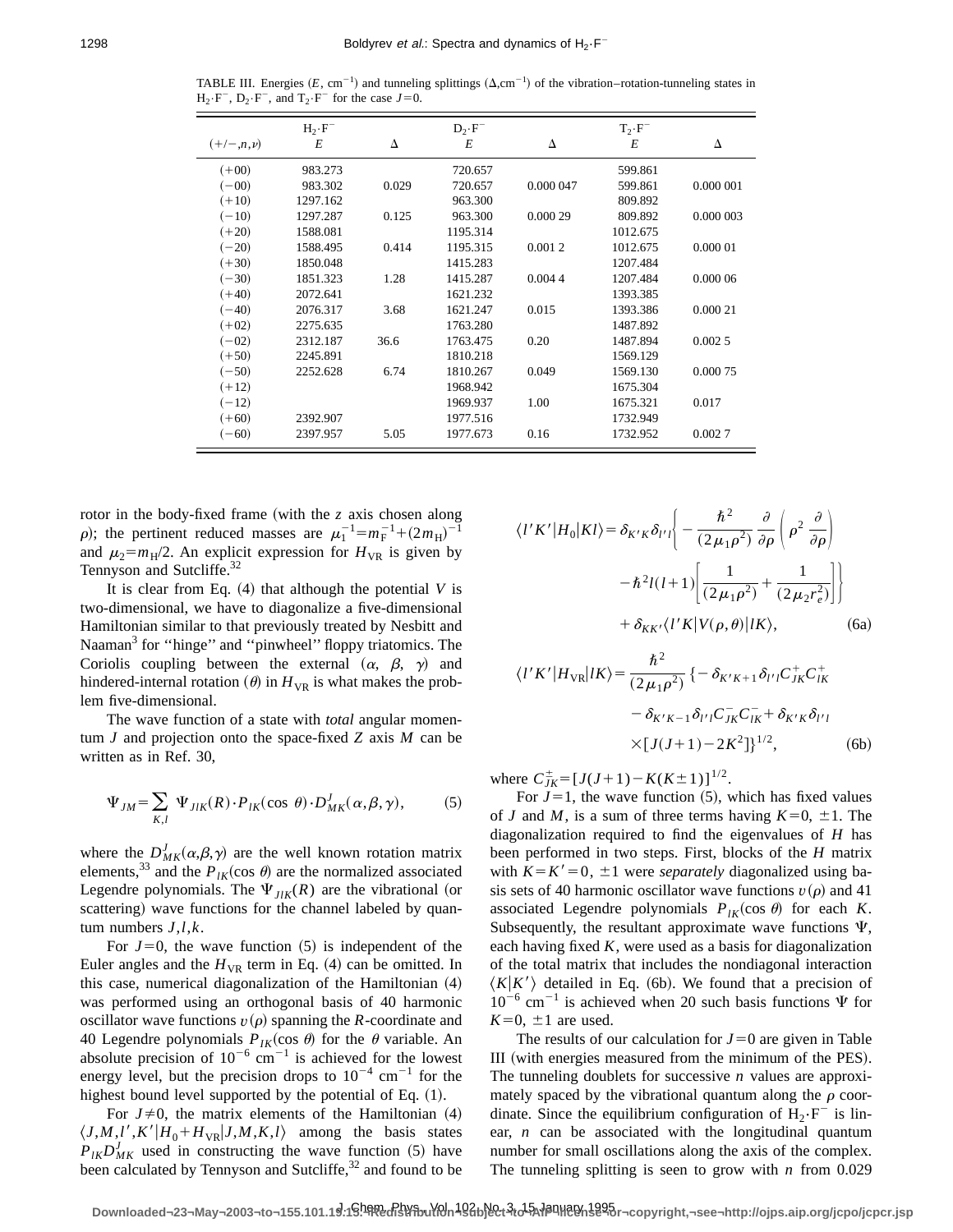TABLE IV. Energies (*E*,cm<sup>-1</sup>) of the vibration-tunneling states in H<sub>2</sub>·F<sup>-</sup>, D<sub>2</sub>·F<sup>-</sup>, and T<sub>2</sub>·F<sup>-</sup> for the case *J*=1 with (*K*-doubled spectra) and without ( $|K|=0,1$ ) Coriolis forces.

| Species         |                 | $K=0$     |                 | $K = 1$   |                 | $K$ -doubled |
|-----------------|-----------------|-----------|-----------------|-----------|-----------------|--------------|
| $H_2 \cdot F^-$ | $(+/-, n, \nu)$ | $\cal E$  | $(+/-, n, \nu)$ | $\cal E$  | $(+/-, n, \nu)$ | $\cal E$     |
|                 | $(+00)$         | 987.2243  |                 |           | $(+00)$         | 987.2207     |
|                 | $(-00)$         | 987.2535  |                 |           | $(-00)$         | 987.2499     |
|                 | $(+10)$         | 1300.9879 |                 |           | $(+10)$         | 1300.9760    |
|                 | $(-10)$         | 1301.1136 |                 |           | $(-10)$         | 1301.1016    |
|                 | $(+20)$         | 1591.7727 |                 |           | $(+20)$         | 1591.7536    |
|                 | $(-20)$         | 1592.1885 |                 |           | $(-20)$         | 1592.1691    |
|                 |                 |           | $(+01)$         | 1738.4305 | $(+01)$         | 1738.4305    |
|                 |                 |           |                 |           | $(+01)$         | 1738.4321    |
|                 |                 |           | $(-01)$         | 1739.7086 | $(-01)$         | 1739.7086    |
|                 |                 |           |                 |           | $(-01)$         | 1739.7095    |
|                 | $(+30)$         | 1854.1320 |                 |           | $(+30)$         | 1854.1084    |
|                 | $(-30)$         | 1855.3700 |                 |           | $(-30)$         | 1855.3448    |
|                 |                 |           | $(+11)$         | 2012.6370 | $(+11)$         | 2012.6370    |
|                 |                 |           |                 |           | $(+11)$         | 2012.6382    |
|                 |                 |           | $(-11)$         | 2017.5245 | $(-11)$         | 2017.5183    |
|                 |                 |           |                 |           | $(-11)$         | 2017.5245    |
|                 | $(+40)$         | 2087.1328 |                 |           | $(+40)$         | 2087.1088    |
|                 | $(-40)$         | 2089.9941 |                 |           | $(+40)$         | 2089.9665    |
|                 |                 |           | $(+21)$         | 2248.5613 | $(+21)$         | 2248.5613    |
|                 |                 |           |                 |           | $(+21)$         | 2248.5662    |
|                 |                 |           | $(-21)$         | 2262.9973 | $(-21)$         | 2262.9637    |
|                 |                 |           |                 |           | $(-21)$         | 2262.9973    |
|                 | $(+00)$         | 722.8836  |                 |           | $(+00)$         | 722.8820     |
| $D_2 \cdot F^-$ |                 |           |                 |           |                 |              |
|                 | $(-00)$         | 722.8837  |                 |           | $(-00)$         | 722.8821     |
|                 | $(+10)$         | 965.4826  |                 |           | $(+10)$         | 965.4771     |
|                 | $(-10)$         | 965.4829  |                 |           | $(-10)$         | 965.4774     |
|                 | $(+20)$         | 1197.4660 |                 |           | $(+20)$         | 1197.4367    |
|                 | $(-20)$         | 1197.4472 |                 |           | $(-20)$         | 1197.4379    |
|                 |                 |           | $(+01)$         | 1286.9688 | $(+01)$         | 1286.9688    |
|                 |                 |           |                 |           | $(+01)$         | 1286.9700    |
|                 |                 |           | $(-01)$         | 1286.9722 | $(-01)$         | 1286.9722    |
|                 |                 |           |                 |           | $(-01)$         | 1286.9733    |
|                 | $(+30)$         | 1417.3679 |                 |           | $(+30)$         | 1417.3551    |
|                 | $(-30)$         | 1417.3722 |                 |           | $(-30)$         | 1417.3594    |
|                 |                 |           | $(+11)$         | 1513.5917 | $(+11)$         | 1513.5917    |
|                 |                 |           |                 |           | $(+11)$         | 1513.5921    |
|                 |                 |           | $(-11)$         | 1513.6107 | $(-11)$         | 1513.6107    |
|                 |                 |           |                 |           | $(-11)$         | 1513.6111    |
|                 | $(+40)$         | 1623.5313 |                 |           | $(+40)$         | 1623.5157    |
|                 | $(-40)$         | 1623.5457 |                 |           | $(-40)$         | 1623.5300    |
|                 |                 |           | $(+21)$         | 1726.8367 | $(+21)$         | 1726.8363    |
|                 |                 |           |                 |           | $(+21)$         | 1726.8367    |
|                 |                 |           | $(-21)$         | 1726.9132 | $(-21)$         | 1726.9127    |
|                 |                 |           |                 |           | $(-21)$         | 1726.9132    |
|                 | $(+02)$         | 1765.2399 |                 |           | $(+02)$         | 1765.2384    |
|                 | $(-02)$         | 1765.4357 |                 |           | $(-02)$         | 1765.4340    |
|                 | $(+50)$         | 1816.4091 |                 |           | $(+50)$         | 1816.3915    |
|                 | $(-50)$         | 1816.4476 |                 |           | $(-50)$         | 1816.4300    |
| $T_2 \cdot F^-$ | $(+00)$         | 601.4944  |                 |           | $(+00)$         | 601.4934     |
|                 | $(-00)$         | 601.4944  |                 |           | $(-00)$         | 601.4934     |
|                 | $(+10)$         | 811.4995  |                 |           | $(+10)$         | 811.4958     |
|                 | $(-10)$         | 811.4995  |                 |           | $(-10)$         | 811.4958     |
|                 | $(+20)$         | 1014.2535 |                 |           | $(+20)$         | 1014.2470    |
|                 | $(-20)$         | 1014.2535 |                 |           | $(-20)$         | 1014.2470    |
|                 |                 |           | $(+01)$         | 1073.0643 | $(+01)$         | 1073.0643    |
|                 |                 |           |                 |           | $(+01)$         | 1073.0632    |
|                 |                 |           | $(-01)$         | 1073.6544 | $(-01)$         | 1073.6544    |
|                 |                 |           |                 |           | $(-01)$         | 1073.6536    |
|                 | $(+30)$         | 1209.0316 |                 |           | $(+30)$         | 1209.0226    |
|                 | $(-30)$         | 1209.0317 |                 |           | $(-30)$         | 1209.0226    |
|                 |                 |           | $(+11)$         | 1272.7340 | $(+11)$         | 1272.7340    |
|                 |                 |           |                 |           |                 |              |
|                 |                 |           |                 |           | $(+11)$         | 1272.7346    |
|                 |                 |           | $(-11)$         | 1272.7342 | $(-11)$         | 1272.7342    |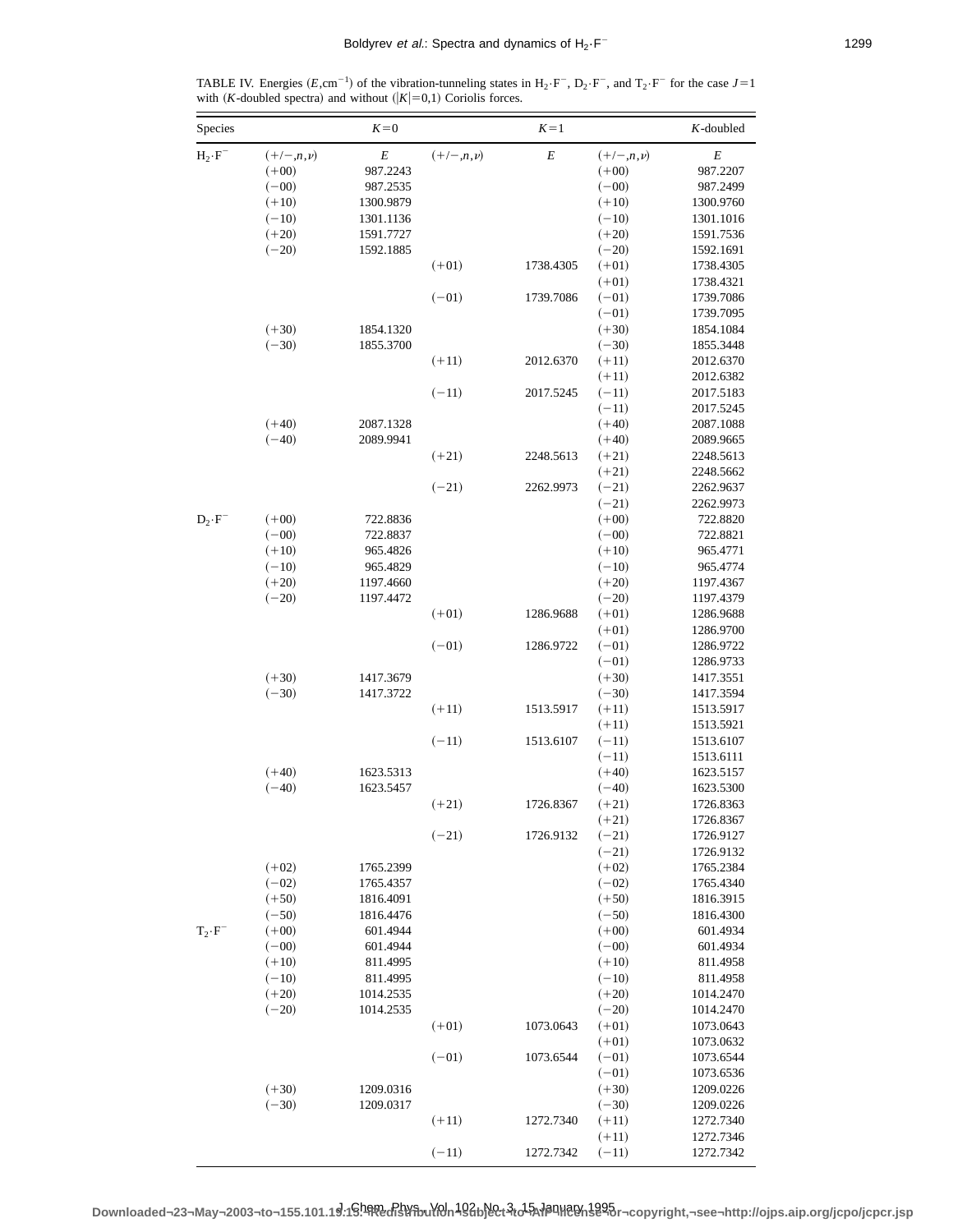| <b>Species</b> |         | $K=0$     |         | $K=1$     |         | $K$ -doubled |
|----------------|---------|-----------|---------|-----------|---------|--------------|
|                |         |           |         |           | $(-11)$ | 1272.7348    |
|                | $(+40)$ | 1394.9344 |         |           | $(+40)$ | 1394.9230    |
|                | $(-40)$ | 1394.9346 |         |           | $(-40)$ | 1394.9232    |
|                |         |           | $(+21)$ | 1463.8455 | $(+21)$ | 1463.8455    |
|                |         |           |         |           | $(+21)$ | 1463.8457    |
|                |         |           | $(-21)$ | 1463.8466 | $(-21)$ | 1463.8466    |
|                |         |           |         |           | $(-21)$ | 1463.8468    |
|                | $(+02)$ | 1489.3696 |         |           | $(+02)$ | 1489.3688    |
|                | $(-02)$ | 1489.3721 |         |           | $(-02)$ | 1489.3713    |
|                | $(+50)$ | 1571.3061 |         |           | $(+50)$ | 1571.2928    |
|                | $(-50)$ | 1571.3068 |         |           | $(-50)$ | 1571.2935    |

TABLE IV. (Continued.)

 $cm^{-1}$  ( $n=0$ ) to 6.74 cm<sup>-1</sup> ( $n=5$ ), demonstrating the strong promoting effect of this longitudinal mode. Moreover, excitations of the bending mode, even to its lowest excited state, produces an even larger growth in the splitting (to  $\sim$ 37  $\text{cm}^{-1}$ ).

Small oscillations about the minimum along the  $\theta$  coordinate correspond to the two transverse doubly degenerate bending modes whose quantum number is denoted  $\nu$ , which can only be even for the  $J=0$  case. The lower (upper) level in each  $R, \theta$  tunneling doublet is labeled with a plus (minus) sign reflecting the wave function's parity with respect to  $\theta \rightarrow \theta + \pi$ . States with  $\nu > 2$  lie near dissociation, and are not included in Table IV.

For  $J=1$  (Table IV), the matrix elements of the Hamiltonian (4)  $\langle J, M, K=0, |H|, K'=1, J, M \rangle$  are much smaller than the diagonal matrix elements, [see Eqs.  $(6)$ ], their ratio being roughly proportional to  $m\rho/mR \approx 0.02$ . For this reason, *K* can be approximately considered as a good quantum number, if Coriolis forces are neglected. Upon the inclusion of Coriolis terms, the  $K=\pm 1$  degeneracy is removed (the socalled, *K*-doubling phenomenon<sup>34</sup>) as is clear from Table IV, where the exact results of diagonalization for  $J=1$  are presented. Note, however, that *K*-doubling does not affect the tunneling splittings because of the symmetry of the rotation problem under the transformation  $\theta \rightarrow \theta + \pi$ .

Along with the eigenvalues of the Hamiltonian  $(4)$ , diagonalization provides us with the wave functions of the system. This allows us to define the transition state of the system in terms of the maximum (maxima) of the wave function at the dividing line  $\theta = \pi/2$ , a definition previously introduced by Shida *et al.*<sup>35</sup> Obviously, this transition state differs from that suggested by the topology of the PES (i.e., the saddle point). The results of such an evaluation for the case  $J=0$  are presented in Fig. 3. The ground state wave function at the dividing line [Fig. 3(a)] peaks at  $R=2.37$  Å, far from the PES saddle point. Increasing the quantum number *n* of the promoting mode  $\rho$  produces additional maxima in the wave function. For  $n=1$ , the wave function peaks at  $R=2.57$ Å and  $R=1.97$  Å [Fig. 3(b)]; the absolute maximum (R)  $=$  2.57 Å) shifts towards the saddle point, while the secondary maximum is strongly suppressed because the potential increases sharply for small  $\rho$ . Because the topology of the PES remains unchanged in passing to  $D_2 \cdot F^-$  or  $T_2 \cdot F^-$ , the appearance of the wave functions for them is analogous to those discussed above for  $H_2F^-$ .

The Hamiltonian and the numerical procedure for calculating the spectra of the symmetrical isotopically substituted species  $D_2F^-$  and  $T_2F^-$  are identical to those discussed above for  $H_2F^-$ . The corresponding results are given in Tables III (for  $J=0$ ) and IV (for  $J=1$ ). The primary observation to be made for the  $J=0$  spectra is that the tunneling splitting decreases dramatically [by 3  $(D_2 \cdot F^-)$  and 4  $(T_2 \cdot F^-)$ orders of magnitude] when moving from the  $H_2 \cdot F^-$  to  $D_2F^$ and  $T_2F^-$ . The pronounced isotope effect is due to the very high barriers that are present even at the saddle point.

#### **B. HD**–**F**<sup>2</sup>**, HT**–**F**<sup>2</sup>**, and DT**–**F**<sup>2</sup>

The potential for the mixed isotopomers given by Eq.  $(2)$ is asymmetric. As a result, the vibrational frequencies  $\omega$  in the wells near  $\theta=0$  and  $\pi$  are 884 cm<sup>-1</sup> and 653 cm<sup>-1</sup> for HD-F<sup>-</sup>, 879 cm<sup>-1</sup> and 548 cm<sup>-1</sup> for HT-F<sup>-</sup>, and 628 cm<sup>-1</sup> and  $526 \text{ cm}^{-1}$  for  $DT\cdot F^-$ . Moreover the wells are of unequal depth at  $\theta=0$  and  $\theta=\pi$ , with the energy difference between the potential minima being 23.3195, 80.1891, 4.9879  $cm^{-1}$ for  $HD\cdot F^-$ ,  $HT\cdot F^-$ , and  $DT\cdot F^-$ , respectively. Because we observed no accidental degeneracies between the levels arising from the wells near  $\theta=0$  and  $\theta=\pi$ , there can exist no tunneling splitting, as a result of which there are two independent eigenvalue ladders, one for each well (Fig. 4). The results of our calculations of the spectra for  $J=0$  are presented in Table V, where the levels are measured from the bottom of the deepest well (at  $\theta = \pi$ ).

## **V. INCOHERENT TUNNELING IN H<sub>2</sub>**·**F**<sup>-</sup>

State specific coherent tunneling and the associated vibration–rotation-tunneling spectra considered above pertain to gas phase conditions. An alternative experimentally realized situation involves an impurity molecule embedded in a chemically inert solid matrix for which interaction with the ''heat bath'' destroys the coherence of tunneling. In such cases, quantum levels in the reactant well acquire widths which give rise to a rate constant for intramolecular rearrangement instead of a tunneling splitting.

Let us consider such incoherent tunneling in  $H_2 \cdot F^$ within a model that assumes that end-over-end rotation of the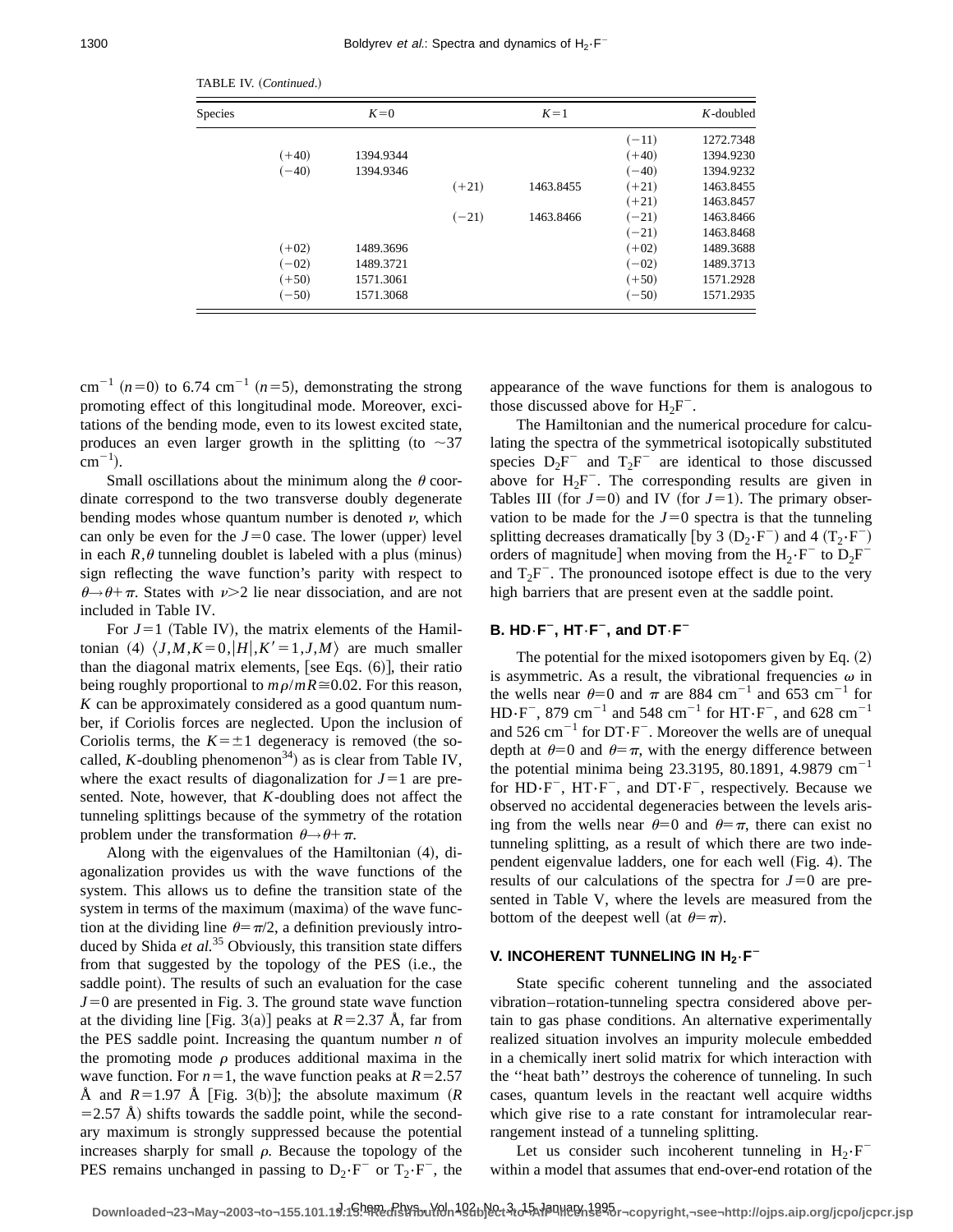TABLE V. Spectra of mixed isotopomers  $HD\cdot F^-$ ,  $HT\cdot F^-$ , and  $DT\cdot F^-$  for *J*=0. Symbols 0 and  $\pi$  show to ladder in which well (at  $\theta=0$  or  $\pi$ ) the level belongs.

|          | $HD\cdot F^-$<br>E | $HT \cdot F^-$<br>E | $DT \cdot F^-$<br>E |
|----------|--------------------|---------------------|---------------------|
| $\pi$    | 823.100            | 753.716             | 643.229             |
| $\Omega$ | 921.690            | 944.574             | 685.554             |
| $\pi$    | 1095.532           | 1003.908            | 866.715             |
| $\theta$ | 1194.495           | 1192.392            | 908.021             |
| $\pi$    | 1356.160           | 1244.331            | 1081.8878           |
| $\theta$ | 1453.307           | 1429.981            | 1123.090            |
| $\pi$    | 1598.531           | 1473.727            | 1287.753            |
| $\theta$ | 1696.315           | 1656.393            | 1328.896            |
| $\pi$    | 1822.589           | 1690.298            | 1483.056            |
| $\theta$ | 1921.337           | 1870.570            | 1524.342            |
| $\pi$    | 2027.254           | 1891.164            | 1665.522            |
| $\Omega$ | 2126.213           | 2070.503            | 1707.878            |

complex in the solid is frozen. Moreover, the low frequency bending vibrations of the linear complex will be incorporated in the ''bath'' degrees of freedom. The heavy fluorine atom is allowed to oscillate only along the space-fixed axis, *R*, connecting the F to the center of mass of  $H_2$ . The only rotation that is treated is the nearly free rotation of the small rigid  $H_2$ rotor about the axis of oscillation of the F atom. As a result, three coordinates are required to describe the reaction system.

The rate of multidimensional tunneling can be related to the imaginary part of the free energy  $F$  of the system,<sup>5</sup>



where *Z* is the partition function and  $\beta = \hbar/k_BT$  is the inverse temperature. This expression enables one to use the path integral expression for the partition function due to Feynmann,<sup>36</sup>

$$
Z = \text{Tr}[\exp(-\beta H)] = \int D[\mathbf{Q}(\tau)] \exp\{-S_E[\mathbf{Q}(\tau)]\},
$$
  
 
$$
\mathbf{Q}(0) = \mathbf{Q}(\beta),
$$
 (8)

where the path integral sums all the periodic paths of the system connecting points **Q**(0) and **Q**( $\beta$ )  $S_E$ [**Q**( $\tau$ )] is the Euclidean action along the path,

$$
S_E[\mathbf{Q}(\tau)] = \int_0^\beta d\tau H(\mathbf{Q}, d\mathbf{Q}/d\tau) \tag{9}
$$

and *H* is the classical Hamiltonian of the system.

We are now required to look for the stationary points of the path integral  $(8)$ ; in so doing, we find trajectories that minimize the Euclidean action  $(9)$  and, thus, obey the classical equations of motion in the inverted potential  $-V$  with the set of periodic boundary conditions  $\theta(\tau+\beta)=\theta(\tau)$ . The nontrivial solutions to these equations have been characterized as instantons. In one dimension, such solutions were extensively studied by Langer,  $37$  Callan and Coleman,  $38$  and Polyakov.<sup>39</sup>

It follows from Eqs.  $(7)$  and  $(8)$ , that the instanton action *S* determines the incoherent tunneling rate as

A.43



FIG. 3. Scaled two-dimensional wave functions  $\Psi(\rho, \theta)$  for the ground  $(+00)$  (a) and first vibrationally excited  $(+10)$ (b) states of the H<sub>2</sub>·F<sup>-</sup> complex in the rotational state *J*=0. Section of the wave function  $\Psi(\rho,\theta)$  in the dividing line  $\theta = \pi/2$  are shown in insets.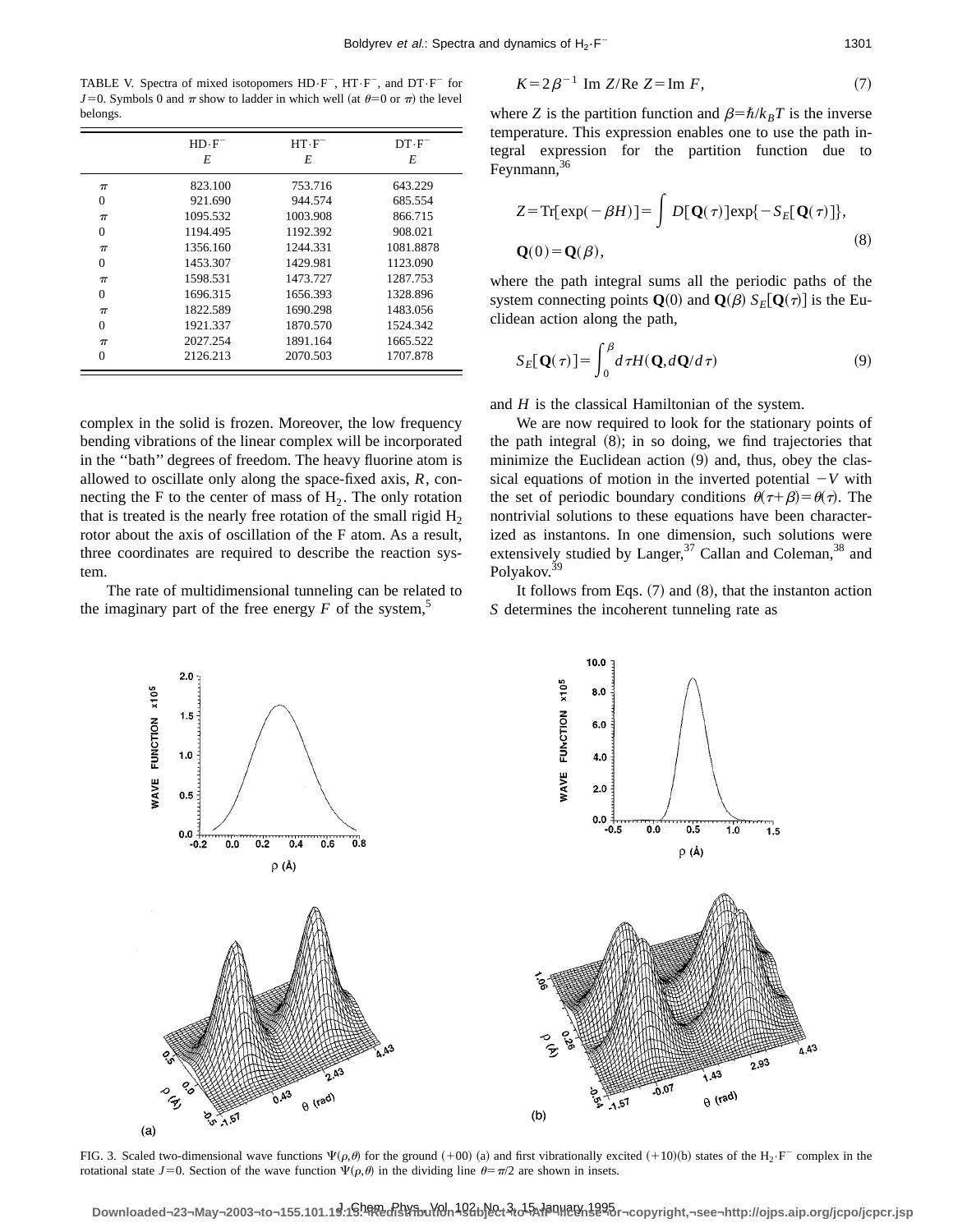



FIG. 4. Sections of two-dimensional potentials at  $\rho=0$  for  $H_2 \cdot F^-$  (dashed line) and  $HD\cdot F^-(a)$ ,  $HT\cdot F^-(b)$ , and  $DT\cdot F^-(c)$  (solid lines). Unsplit levels for  $H_2 \cdot F^-$  (dashed lines) and vibrational ladders for the three isotopomers (solid lines) are shown.

$$
K(\beta) \propto \exp(-S_{\text{ins}}). \tag{10}
$$

The main feature of multidimensional instantons is that, unlike the well-known one-dimensional variants, the shape of the optimal trajectory changes with temperature. Expression  $(10)$  allows the determination of a transition state for incoherent tunneling as a point at the dividing line through which the instanton passes. Calculation of transition state geometries at different temperatures thus becomes an important goal. Then we can compare these results to evolution of the transition state with changing quantum number in the coherent problem described above.

The semiclassically exact expression for  $K(\beta)$  additionally includes several factors.<sup>5</sup>

- $(1)$  A longitudinal prefactor, associated with the invariance of the instanton with respect to time shift.
- $(2)$  A transverse prefactor, stemming from Gaussian fluctuations around the instanton trajectory and determining the width of the "tunneling channel."<sup>40</sup>

Note, that the rate constant should also be dependent on the spectral density of the coupling coefficients describing the interaction between the reaction complex and bath.<sup>5</sup> It is essential, however, that until the crossover temperature from Arrhenius activated to tunneling regimes is smaller than the Debye temperature, which is commonly the case, $5$  this spectral function has no effect on the temperature behavior of the rate constant.

The numerical procedure for calculating the transverse prefactor, which, for three-dimensional problems depends on four stability parameters of the instanton trajectory, $5$  is well developed.<sup>7,41,42</sup> Its inclusion into the expression for the rate constant becomes crucial when the stability parameters of instanton approach zero, signaling tunneling path bifurcation. This phenomena is normally due to the existence of two or more equivalent saddle points on the PES.<sup>31</sup> For the problem in question, however, the topology of the PES suggests no bifurcations of the instanton. Thus, all the information on the evolution of the transition-state geometry can be extracted from the instanton solution itself, contributing to  $K(b)$  according to Eq. (10).

The instanton path satisfies the Euler–Lagrange equations, which in spherical coordinates  $(R,\theta,\varphi)$  read

$$
\mu_1 d^2 R(\tau) / d\tau^2 = \partial V(R, \theta) / \partial R, \qquad (11a)
$$

$$
\mu_2 d^2 \theta(\tau) / d\tau^2 = \partial V(R, \theta) / \partial \theta + \mu_2 \sin \theta \cos \theta \dot{\varphi}^2,
$$
\n(11b)

$$
d\left[\sin^2\theta(\tau)\dot{\varphi}(\tau)\right]/d\tau=0,\tag{11c}
$$

with the following boundary conditions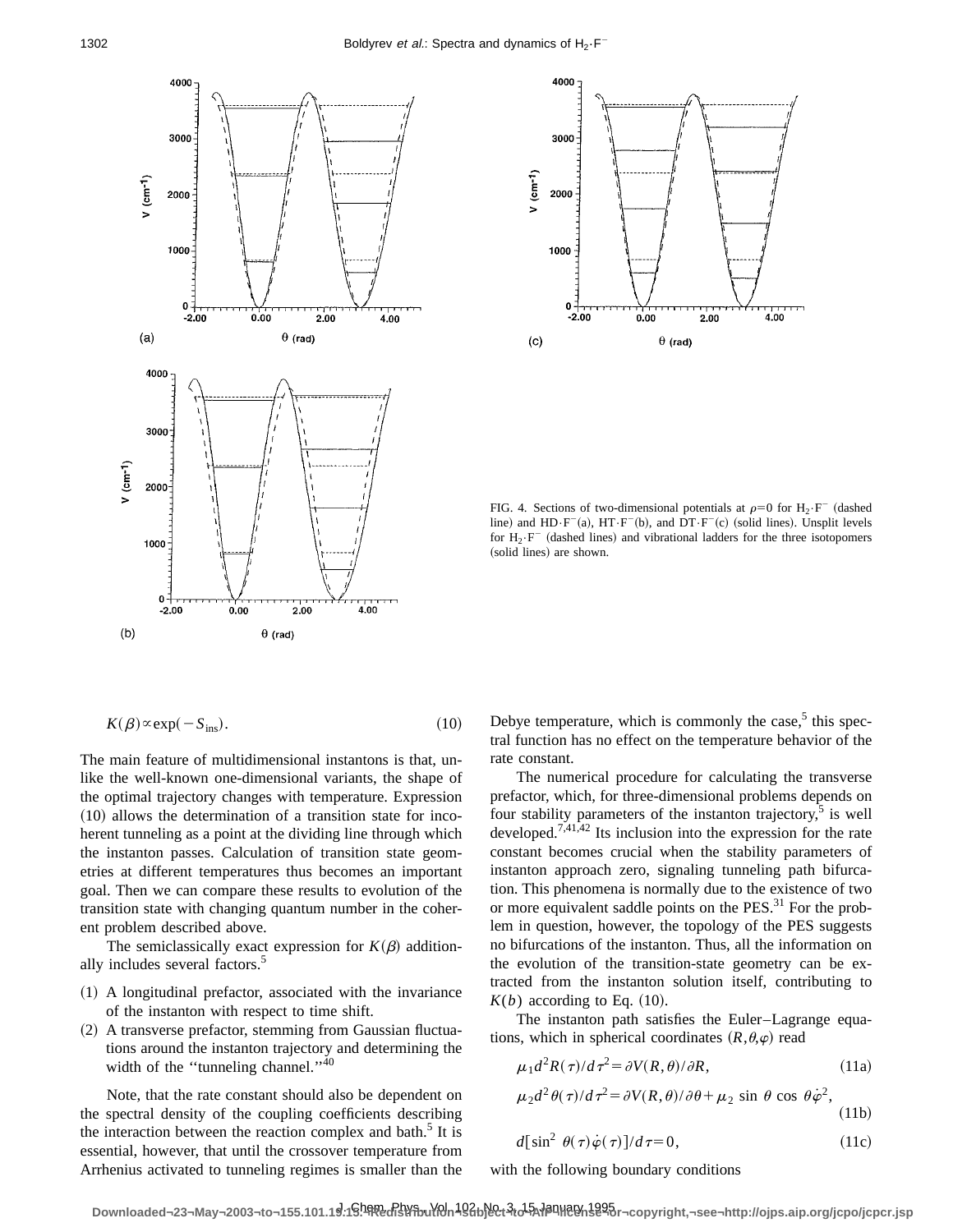

FIG. 5. Calculated temperature dependence of instanton action Eq. (9). Dashed line (for  $T$ <125 K) corresponds to the Arrhenius region.

$$
R(\tau + \beta) = R(\tau);
$$
  
\n
$$
\theta(\tau + \beta) = \theta(\tau);
$$
  
\n
$$
\beta(\tau + \beta) = \beta(\tau)
$$
 (11d)

$$
\varphi(\tau+\rho)-\varphi(\tau).
$$

This trajectory becomes extreme, when

$$
\dot{\varphi} = 0 \tag{11e}
$$

and the tunneling motion is two dimensional, being confined to the  $(R, \theta)$  plane.

The results of numerical integration of Eqs.  $(11)$  are shown in Fig. 5. The instanton action  $(Fig. 5)$  achieves a low-temperature plateau below  $T=70$  K. The crossover temperature  $\beta_0$  at which the probability of an overbarrier transition equals that for underbarrier tunneling, equals 125 K. At this temperature, the instanton appears near the saddle point, so that

$$
\beta_0 = \omega^{\sharp}/2\,\pi,\tag{12}
$$

where  $\omega^{\sharp}$  is the imaginary frequency at the saddle point. Equation  $(12)$  reflects the fact that instanton period cannot be smaller than the period of oscillation in the inverted potential near the saddle point. The temperature evolution of tunneling trajectories in the  $(R,\theta)$  plane is illustrated in Fig. 2. For  $\beta < \beta_0$ , the instanton "sits" at the saddle point with the action  $S = \beta V^{\dagger}$ , and the Arrhenius dependence of the rate constant  $k = \exp(-\beta V^*)$  holds. With decreasing temperature  $\beta > \beta_0$ , the instanton gradually elongates and moves away from the MEP. The lower the temperature, the shorter the distance *R* in the T-shaped transition state of complex to the equilibrium position in the linear complex. Finally, we see that the temperature behavior of the transition state geometry for incoherent transitions is very similar to that for coherent tunneling described above.

According to the well-known Herring's formula, $43$  the tunneling splitting  $\Delta$  can be expressed in the form of the integral of the probability flux  $\Psi \Delta \Psi^*$  over the dividing line. As was shown by Schmid, $44$  the underbarrier wave function of the ground state is determined by the action along the



FIG. 6. Cut through the wave function  $\Psi(\rho,\theta)$  of the H<sub>2</sub>·F<sup>-</sup> complex in the ground vibrational state  $(00)$  (for  $J=0$ ) and instanton trajectory for  $T=20$  K.

tunneling trajectory, starting from the potential minimum and coinciding with the instanton trajectory with infinite period (zero temperature). In this connection, one might expect that instanton with  $\beta \rightarrow (\infty)$  should intersect the dividing line  $\theta = \pi/2$  in the vicinity of maximum of the ground state wave function. This is actually the case, as seen from the contour plot of the wave function in Fig. 6. It is noteworthy that maxima of wave functions at the dividing line  $\theta = \pi/2$  for higher  $n$  levels as well as the instanton path for increasing temperature shift towards the saddle point in tandem. This behavior reflects the contribution of higher vibrational states to the statistically averaged tunneling rate constant.

## **VI. CONCLUSION**

The complex  $H_2F^-$  is an illustrative example of a tunneling system for which no reduction procedure<sup>5</sup> is necessary to elucidate the tunneling dynamics. In this work, we start by calculating the three dimensional *ab initio* PES, we then fit our *ab initio* data to a reasonable and flexible functional form. Then, we determine the vibrational–rotation-tunneling spectra and analyze the wave functions of different vibrationally excited levels. This anion complex is especially attractive because the potential wells are rather deep, so the vibrational progressions are long and the variation of the tunneling splitting within such progressions can be easily followed.  $H_2F$ <sup>-</sup> is thus distinct from, for example, malonaldehyde or the hydroxyoxalate anion, $5$  in which the wells are so shallow that the vibrational progressions have only one or two levels below the barrier.

In our study of coherent (has-phase) tunneling, we found that the  $H_2 \cdots F^-$  intermolecular vibration promotes tunneling, and that the tunneling splitting grows by a factor of 150 within the progression of this mode. Moreover, excitation of the bending mode by two quanta causes the splittings to grow by more than three orders of magnitude. This is due to the topology of the PES for  $H_2F^{-5-8}$  which can be clarified by examining contributions from various tunneling paths. The optimal tunneling path can be thought of as involving a compromise between two factors, the *length* of path and the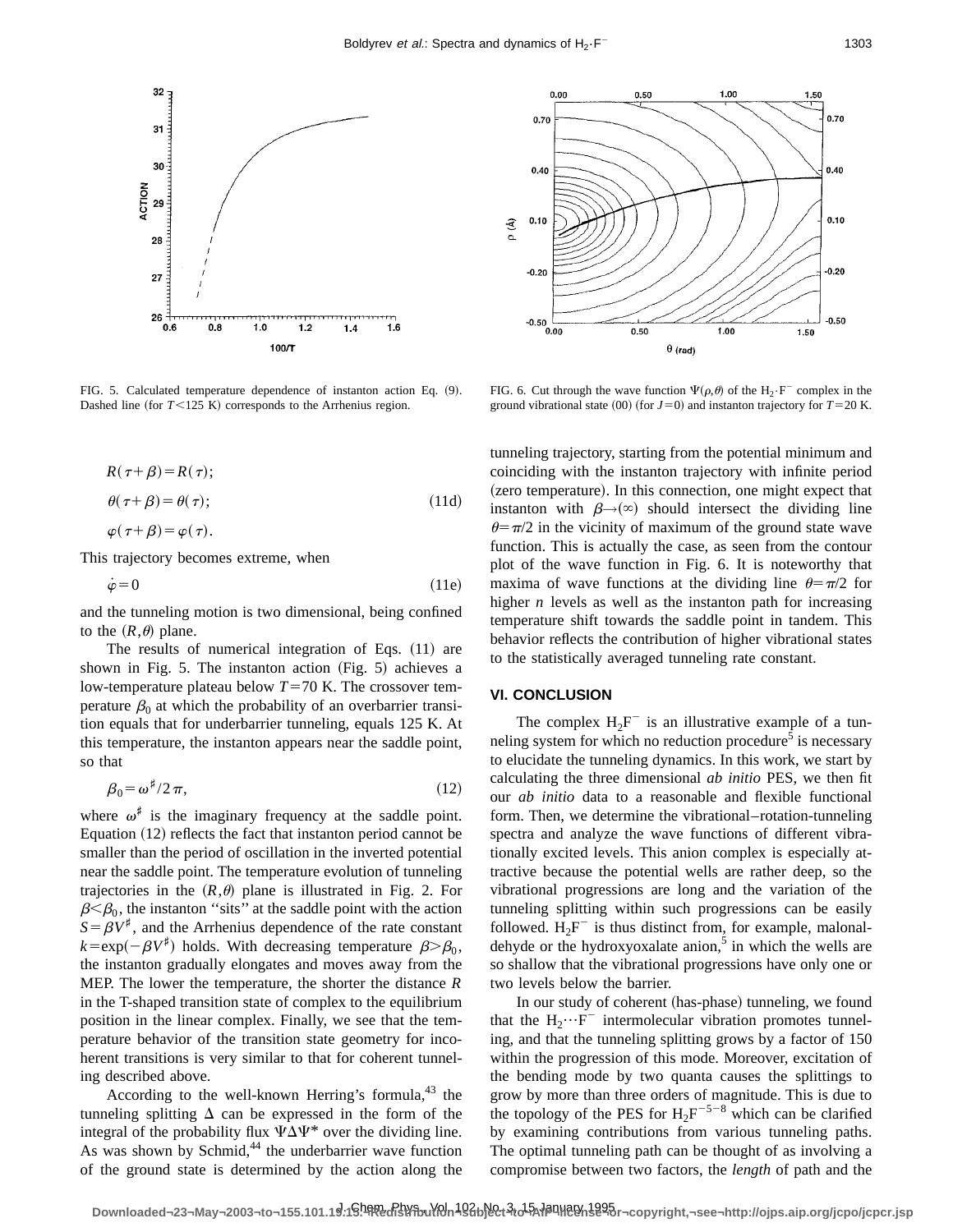*barrier height* along the path. Since the barrier along  $\theta$  for frozen  $R$  is 3.6 kcal/mol higher than the saddle point, the "sudden" path  $\rho=0$  is highly improbable. At the same time, since the minimum-energy path (MEP) is significantly curved, the adiabatic limit, corresponding to an effective one-dimensional vibrationally adiabatic potential, cannot be achieved either. Hence, the most effective trajectories lie in the intermediate region between the adiabatic and ''sudden'' paths. With increasing quantum number in the  $\rho$  mode, the extreme path becomes shorter and approaches the MEP. Because there is no reorganization along  $\rho$  coordinate, this leads to an increase in the tunneling splitting.

Studying the spectra of states with total angular momentum  $J=1$ , we found that although rotation of the complex as a whole shifts the vibrational ladders in the wells, it has almost no affect on the tunneling splittings. An influence appears only for the heavier isotopomers  $D_2F^-$  and  $T_2F^-$ , in which *K* doubling is comparable or greater in magnitude than the tunneling splitting.

Along with these studies of coherent tunneling in  $H_2F^-$ , we also calculated the probability of incoherent tunneling transitions using a model in which emphasis is placed on intermolecular vibration and tunneling rotation with coupling to the environment destroying the coherence. Within this model, we are able not only to follow the temperature dependence of the rate constant of tunneling in  $H_2F^-$ , but also to compare qualitatively the dynamics of the coherent and incoherent transitions.

The most valuable characteristic is shown to be the geometry of the transition state. It is found that the maxima of the wave functions at the dividing line shift towards the saddle point with increasing quantum number of the promoting mode in much the same fashion as the instanton trajectories approach the MEF with increasing temperature.

We hope that our work will lend impetus to experimental studies of the tunneling spectra of  $H_2F^-$ . Data from such studies would allow one to estimate the accuracy with which the PES is obtained and to determine how errors in the PES in the regions far from equilibrium affect the resulting tunneling spectra and dynamics.

## **ACKNOWLEDGMENTS**

This work was supported by the Office of Naval Research and by the National Science Foundation, Grant No. CHE9116286, and by Russian Fund of Fundamental Investigations, Grant No. 93-03-5930.

- $1$ (a) J. Z. H. Zhang, W. H. Miller, A. Weaver, and D. Neumark, Chem. Phys. Lett. 182, 283 (1991); (b) S. E. Bradforth, D. W. Arnold, D. M. Neumark, and D. E. Manolopoulos, J. Chem. Phys. 99, 6345 (1993); (c) D. M. Neumark, Acc. Chem. Res. **26**, 33 (1993).
- <sup>2</sup> J. A. Nichols, R. A. Kendall, S. J. Cole, and J. Simons, J. Phys. Chem. **95**,  $1074 (1991)$ .
- $3$ D. J. Nesbitt and R. Naaman, J. Chem. Phys. **91**, 3801 (1989).
- $4V$ . A. Benderskii and V. I. Goldanskii, Int. Rev. Phys. Chem. 11, 1 (1992).
- 5V. A. Benderskii, D. E. Makarov, and C. A. Wight, *Chemical Dynamics at* Low Temperatures (Wiley, New York, 1994).
- 6V. A. Benderskii, V. I. Goldanskii, and D. E. Makarov, Chem. Phys. **159**, 29 (1992).
- 7V. A. Benderskii, S. Yu. Grebenshchikov, E. V. Vetoshkin, G. V. Mil'nikov, and D. E. Makarov, J. Phys. Chem. 98, 3300 (1994).
- 8V. A. Benderskii, S. Yu. Grebenshchikov, G. V. Mil'nikov, and E. V. Vetoshkin, Chem. Phys. (submitted).
- $9$ (a) T. R. Dyke, K. M. Mack, and J. S. Muenter, J. Chem. Phys. 66, 498  $(1977)$ ; (b) L. H. Coudert, F. J. Lovas, R. D. Suenram, and J. T. Hougen, *ibid.* **87**, 6290 (1987); (c) J. A. Odutola, T. A. Hu, D. Prinslow, S. E. O'dell, and T. R. Dyke, *ibid.* 88, 5352 (1988); (d) L. Martinache, S. Jans-Burli, B. Vogelsanger, and A. Bauder, Chem. Phys. Lett. **149**, 424 (1988); (e) K. L. Busarow, R. C. Cohen, G. A. Blake, K. B. Laughlin, Y. T. Lee, and R. J. Saykally, J. Chem. Phys. **90**, 3937 (1989); (f) G. T. Fraser, R. D. Suenram, and L. H. Coudert, *ibid.* **90**, 6077 (1989); (g) G. T. Fraser, R. D. Suenram, L. H. Coudert, and R. S. Frye, J. Mol. Spectrosc. **137**, 244 (1989); (h) T. A. Hu, and T. R. Dyke, J. Chem. Phys. **91**, 7348 (1990); (i) E. Zwart, J. J. ter Meulen, and W. L. Meerts, Chem. Phys. Lett. 166, 500 (1990); (j) G. T. Fraser, Int. Rev. Phys. Chem. 10, 189 (1991); (k) N. Pugliano and R. J. Saykally, J. Chem. Phys. **96**, 1832 (1992).
- <sup>10</sup>N. Pugliano, and R. J. Saykally, Science 257, 1937 (1992).
- $11$ (a) M. J. Howard, S. Burdenski, C. F. Giese, and W. R. Gentry, J. Chem. Phys. 80, 4137 (1984); (b) D. D. Nelson, Jr., G. T. Fraser, and W. Klemperer, *ibid.* 83, 6201 (1985); (c) G. T. Fraser, D. D. Nelson, Jr., A. C. Charo, and W. Klemperer, *ibid.* **82**, 2535 (1985); (d) D. D. Nelson, W. Klemperer, G. T. Fraser, F. J. Lovas, and R. D. Suenram, *ibid*. **87**, 6364 (1987); (e) J. G. Loeser, C. A. Schmuttenmaer, R. C. Cohen, M. J. Elrod, D. W. Steyert, R. J. Saykally, R. E. Bumgarner, and G. A. Blake, *ibid*. **97**, 4727 (1992).
- $12$  (a) T. R. Dyke, B. J. Howard, and W. Klemperer, J. Phys. Chem. **56**, 2442 (1972); (b) W. J. Lafferty, R. D. Suenram, and F. J. Lovas, J. Mol. Spectrosc. **123**, 434 (1987); (c) K. von Puttkamer, M. Quack, and M. A. Suhm, Mol. Phys. 65, 1025 (1988).
- $13$ (a) G. A. Blake, K. L. Busarow, R. C. Cohen, K. B. Laughlin, Y. T. Laughlin, Y. T. Lee, and R. J. Saykally, J. Chem. Phys. 89, 6577 (1988); (b) G. A. Blake and R. E. Bumgarner, *ibid.* **91**, 7300 (1989).
- <sup>14</sup>T. R. Dyke, *Topics in Current Chemistry* (Springer, New York, 1984), Vol. 120, p. 85.
- <sup>15</sup>G. T. Fraser, D. D. Nelson, Jr., A. C. Charo, and W. Klemperer, J. Chem. Phys. 82, 2535 (1985).
- 16H. W. Crofton, M.-F. Jagod, B. D. Rehfuss, and T. Oka, J. Chem. Phys. **91**, 5139 (1989).
- $17$ (a) A. D. Buckingham, P. W. Fowler, and J. M. Hutson, Chem. Rev. 88, 963 (1988); (b) D. J. Nesbitt, *ibid.* 88, 843 (1988); (c) A. C. Legon, Chem. Soc. Rev. 19, 197 (1990); (d) C. Cohen and R. J. Saykally, Annu. Rev. Phys. Chem. 42, 369 (1991); (e) J. Phys. Chem. 96, 1024 (1992); (f) Z. Bacic and J. C. Light, Annu. Rev. Phys. Chem. **40**, 469 (1989).
- <sup>18</sup> (a) T. R. Dyke, J. Chem. Phys. **66**, 492 (1977); (b) L. H. Coudert, and J. T. Hougen, J. Mol. Spectrosc. 130, 86 (1988); (c) J. T. Hougen, *ibid*. 137, 244 (1989); (d) L. H. Coudert and J. T. Hougen, *ibid*. **139**, 259 (1990).
- <sup>19</sup> J. W. I. van Bladel, A. van der Avoird, P. E. S. Wormer, and R. J. Saykally, J. Chem. Phys. 97, 4750 (1992).
- $20$ (a) P. R. Bunker, T. Carrington, Jr., P. C. Gomez, M. D. Marshall, M. Kofranek, H. Lischka, and A. Karpfen, J. Chem. Phys. 91, 5154 (1989); ~b! P. R. Bunker, P. Jensen, A. Karpfen, M. Kofranek, H. Lishka, *ibid*. **92**, 7432 (1990); (c) P. Jensen and P. R. Bunker, *ibid*. 93, 6266 (1990).
- $21$  J. Tennyson and S. Miller, J. Chem. Phys. **87**, 6648 (1987).
- $22$ (a) R. Escribano and P. R. Bunker, J. Mol. Spectrosc. **122**, 325 (1987); (b) J. T. Hougen, *ibid.* **123**, 197 (1987); (c) R. Escribano, P. R. Bunker, and P. C. Gomes, Chem. Phys. Lett. **150**, 60 (1988); (d) P. C. Gomes and P. R. Bunker, *ibid.* **165**, 351 (1990).
- $^{23}$ (a) L. Ya. Baranov and A. I. Boldyrev, Chem. Phys. Lett. **96**, 218 (1983); (b) L. Ya. Baranov and A. I. Boldyrev, Mol. Phys. **54**, 989 (1985); (c) N. Ohashi and J. T. Hougen, J. Mol. Spectrosc. **153**, 429 (1992); (d) E. Hirota, *ibid.* **153**, 447 (1992).
- <sup>24</sup> H. B. Schlegel, J. Comput. Chem. **3**, 214 (1982).
- 25M. J. Frisch, G. W. Trucks, M. Head-Gordon, P. M. W. Gill, M. W. Wong, J. B. Foresman, B. G. Johnson, H. B. Schlegel, M. A. Robb, E. S. Reploge, R. Gomperts, J. L. Anders, K. Raghavachari, J. S. Binkley, C. Gonzales, R. L. Martin, D. J. Fox, D. J. DeFrees, D. J. Defrees, J. Baker, J. J. P. Stewart, and J. A. Pople, GAUSSIAN 92, Revision C, Gaussian Inc., Pittsburgh, Pennsylvania, 1992.
- <sup>26</sup> J. A. Pople, M. Head-Gordon, and K. Raghavachari, J. Chem. Phys. **87**, 5968 (1987).
- $^{27}$ R. J. Le Roy and J. S. Carley, Adv. Chem. Phys. 42, 353 (1980).
- <sup>28</sup> C. Eckart, Phys. Rev. **47**, 552 (1935).
- 29C. F. Curtiss, J. O. Hirshfelder, and F. T. Adler, J. Chem. Phys. **18**, 1638  $(1950)$ .